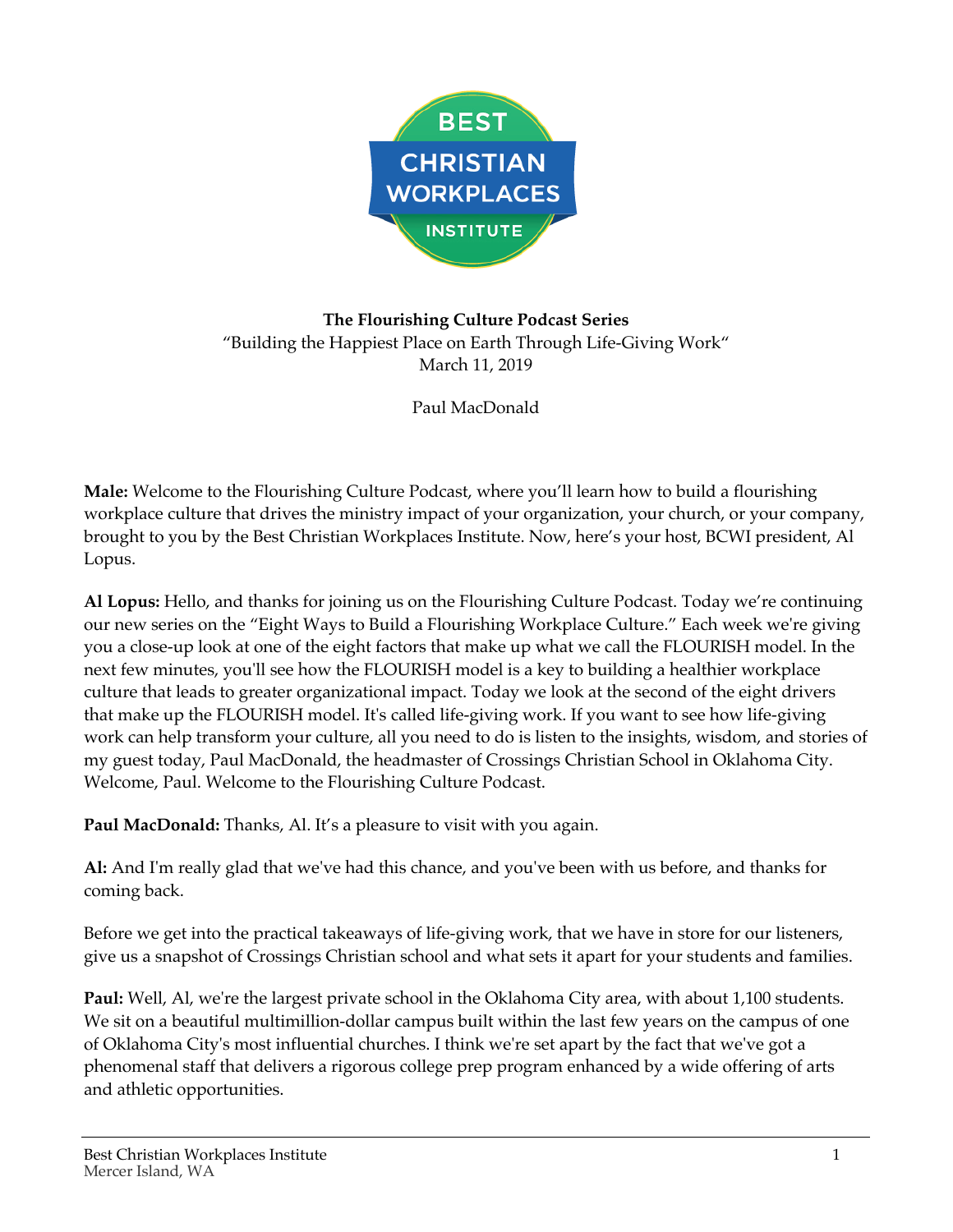**Al:** Wow. Sounds like a great place. And let's start off our conversation with a personal reflection, Paul. What for you is the most life giving in your role as headmaster of Crossings Christian School?

**Paul:** Well, I'm confident when I say probably the most life-giving thing is when I hear that our students are doing well, whether it's the ones who are still here or the ones who have gone on to college and life. Third John Four says I have no greater joy than to hear that my children are walking in the truth, and that's what really energizes me.

**Al:** Yeah. Amen. I love that. And what a privilege it is to serve in that way. Paul, having surveyed your employees with BCWI twice and yourself leading a flourishing workplace, you know the tremendous value of life-giving work in a culture, especially a Christian school like yours. You know, Crossings Christian School has a great story to tell about life-giving work, and let's use this to tell the story. First, let's define what life-giving work is all about and why it matters, and second, then, we'll talk about how you describe some of the practical action steps that you've taken to make life-giving work so relevant and rewarding to so many. And as we go along, I can't wait to hear your stories that help our listeners find a piece of their own story and so that they can take the next steps and improve the health of their workplace culture. That's what we hear in our reader surveys and our listener surveys is that they really like those action steps, those practical steps, that people take. So I'm really looking forward to it. How does this sound to you?

## **Paul:** Sounds great.

## **Al:** Great.

**Paul:** I guess I would say that life-giving work around here is teaching and education, and that's lifegiving I think because it's the opportunity to influence and change lives. Recently, my wife and I attended the wedding of one of our graduates in another state, and it was so empowering to hear her parents introduce us at the reception as the people who had changed their daughter's life. That's why it matters. We get to imitate the Lord's example and then hopefully see our students follow hard after Him as well.

**Al:** What a rewarding experience. That's fantastic. Let's start off. Our research shows that life-giving work is one of the most important predictors of employee engagement across all sectors, along with inspirational leadership. And in the survey, we asked six questions that uncover the level of staff alignment with life-giving work, which includes spiritual-gift alignment with work, skills alignment, having fun at work, the mission and goals of the school make people feel like their jobs are important, along with clear expectations, and having people with decision-making authority they need to have to do a good job. So when work is life-giving, engagement is strong and often employees can't even imagine doing any other kind of work or working in any other organization. They get really pumped up about it. And in Christian organizations, life-giving work certainly is a competitive advantage that we have in this tight labor market. Paul, what's one of your favorite stories of where you've seen lifegiving work as a real, maybe everyday, part of the Crossings workplace culture.

**Paul:** Well, I think, Al, you're exactly right about everybody wanting to see that their lives matter and that they're in work that they can't walk away from, and I think along with that, everyone likes to know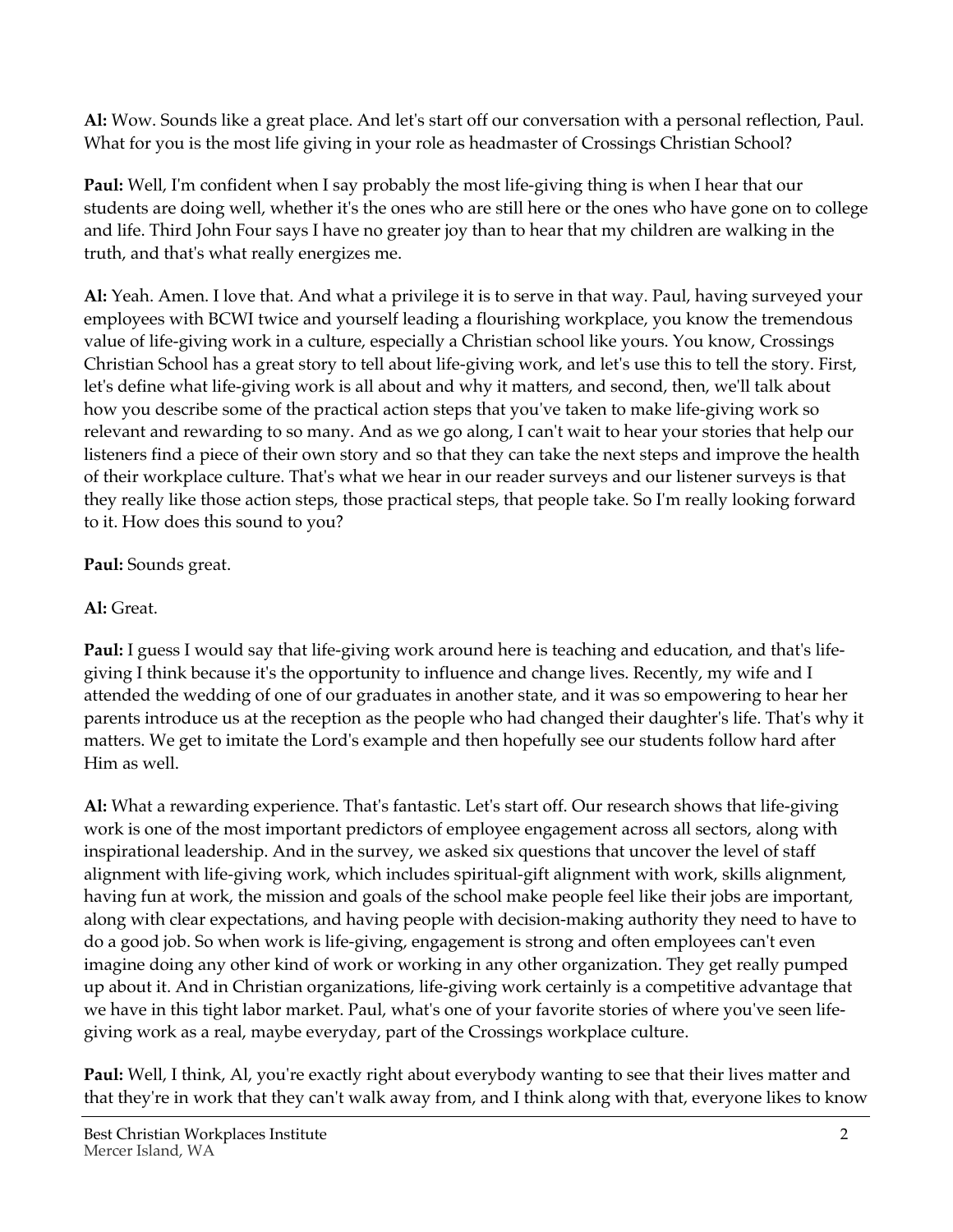what's expected of them and then to be noticed when they do a good job. Here at Crossings we've intentionally developed a strategy to recruit and retain the best staff members and then give them as much autonomy as possible to deliver the mission of the school. Getting highly engaged staff on the right seats on the bus is the critical piece to a successful school, and I think our proof is in the pudding as our staff is well-respected by parents, by students, and then our students are experiencing great success in their endeavors both as they leave us and then when they come back and report on their successes.

We had one of our senior recognition nights recently, and I know staff members were invigorated to hear tributes to many of them from the senior athletes being offered.

We also like to have fun and plan as many fellowship opportunities throughout the school year to give people the chance to enjoy their co-workers' company. When we do professional development, we try and provide a meal, that staff can have a chance to relax and have fun together.

**Al:** Oh, that's great. Now, let me ask you, Paul, some of these fun activities, these fellowship opportunities, is there one or two that come to mind? These are hard to plan for a lot of leaders, and so they're always looking for good ideas. What's an idea or two that come to mind?

**Paul:** Well, we try to do a Christmas party with the staff every year. This year at the Christmas party, I remember it was particularly fun because our dean of fine arts turned it into a comedy routine, and we also have cameras throughout this school as part of our security protocol, and they did a blooper reel with funny things that happened with staff that were caught on the camera.

**Al:** That is fun. That's great. Good. Paul, when the school was first surveyed by BCW back in February of 2017, you were already at a flourishing level, particularly with life-giving work. And the score showed that you were, to use our jargon, 0.32 points above the average Christian school in this category on our 5-point scale. That's just unbelievable. That's soaring. So, as you and your senior leadership team realized the importance of how to improve the health of your workplace culture, what observations from the results, what insights, or what convictions were you becoming most aware of when you digested this information?

**Paul:** Well, the findings from the first survey were very, very positive, but they did point out several areas that we needed to address, particularly in terms of compensation packages, paid time off, and recognizing exemplary work. We've been intentional in addressing these issues, and I think this year's survey was indicative of this.

**Al:** Yeah. Yeah, we saw great progress. You know, your score for life-giving work even increased over the previous year in the most recent survey: an average of a 4.75 on our 5-point scale for the questions in this driver. Today your high survey scores for life-giving work would be the envy of many Christian leaders. Give us an example, teach us a strategy or an approach that you've taken to strengthen the health of life-giving work.

**Paul:** Well, I sure can't take the credit. Our governing board is remarkable in their support for the staff, and I take every opportunity to remind the faculty or to express that to them, particularly after board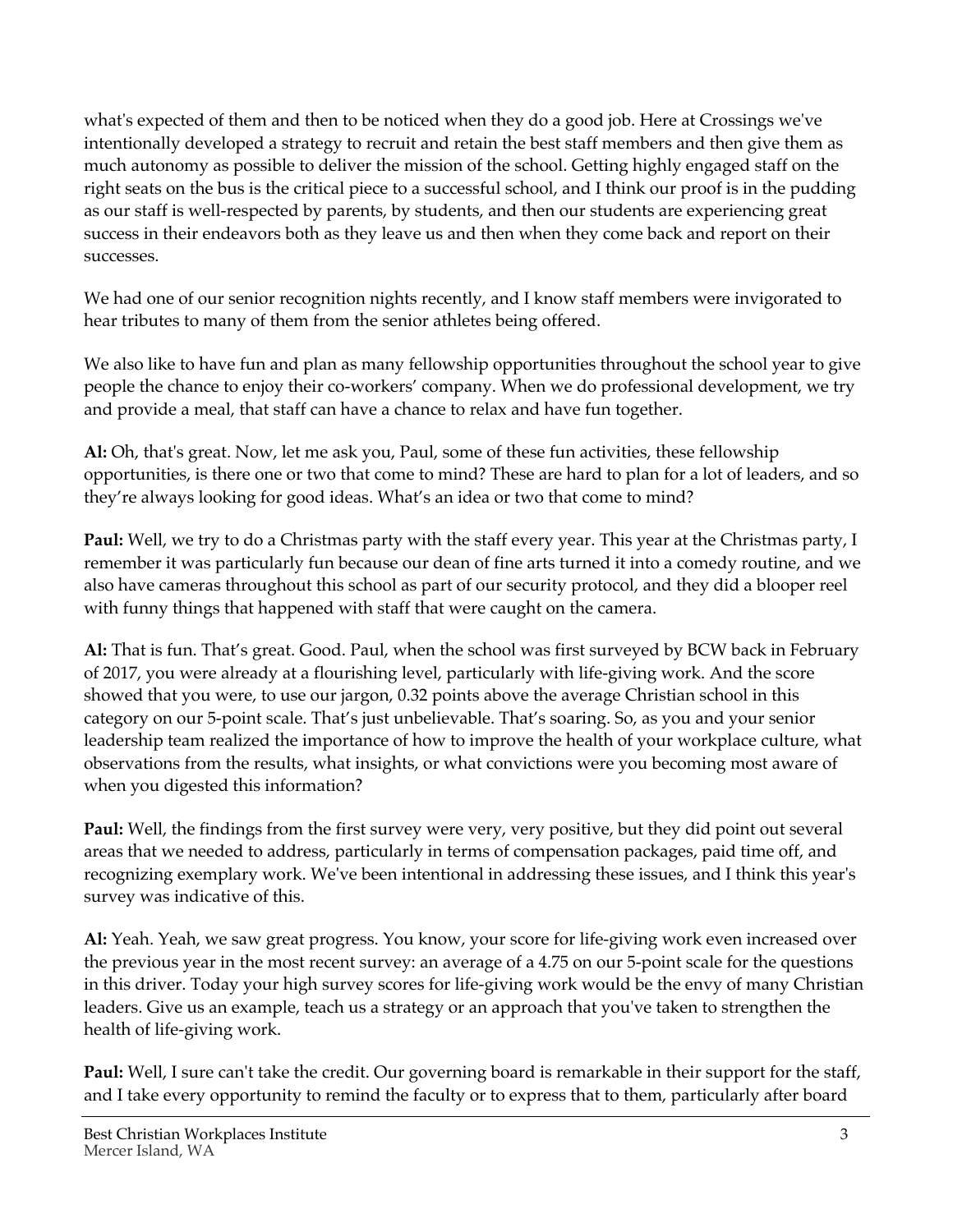meetings. At the board's initiative, we made two increases to our people's salaries this year. The public schools had ramped up salary scales for the public-school teachers—probably noticed nationally that they went kind of on strike—and so we knew we wanted to keep our salaries right there with the public schools. So we made two increases to people's salaries this year: one at the beginning of the year and then another two months in, which expressed just how valued the team of people are at the school. And the board's always looking for ways to honor the staff and for strategies to recruit the very best people we can find.

**Al:** Now, Paul, do you have a specific philosophy about how you match the local schools?

**Paul:** Well, prior to the strike, we actually were ahead of the local schools. Our board says, "We want to have the very best people that are available." So we fell a little bit behind when they gave all the publicschool teachers a \$6,000 bump in the pay scale, but we're committed to getting back up there again.

**Al:** Wow. So, I have a daughter who is a public-school teacher here in the Seattle area, and she got a nice increase as well, so you are right on top of it. And first of all, as we're even talking about that, let me appreciate your humility in giving others credit. That's a good sign of leadership to start with, but to have your governing board step up and understand the importance of competitiveness of pay and how you're able to attract highly capable people is really impressive. So that's fantastic.

**Al:** I trust you're enjoying our podcast. We'll be right back after this brief word about a valuable tool that can pinpoint the true, measurable health of your culture.

**Male:** What if you could get an upper hand on unwanted turnover, relationship conflicts, struggling morale, and unproductive staff, and, at the same time, increase the effectiveness and impact of your organization? You can with the Best Christian Workplaces Employee Engagement Survey. This popular, proven resource pinpoints the true health of your workplace culture and ways to improve it.

You'll get a detailed breakout summary of the eight essential ways your culture and your organization can flourish, all from a principled, practical, faith-based approach that works. Join the more than 800 satisfied organizations, churches, and Christian-owned businesses who have said, "Yes." Sign up online today at bcwinstitute.org. The Best Christian Workplaces Employee Engagement Survey. It's your first important step on the road to a flourishing culture.

**Al:** All right. Now, let's hear more from today's guest.

You know, Paul, as we all know, life-giving work is never automatic in a culture. Other key culture drivers like fantastic teams or outstanding talent or even sustainable strategy interlink with life-giving work and also need to be cultivated. Give us a strategic step that your leadership or the collective staff have achieved to further life-giving work at Crossings Christian School.

**Paul:** That's a great question. And we've been intentional and try as often as possible to affirm the staff and express that they are the key to the mission. In fact, they're the delivery system of the mission. I have the opportunity once a week at each of our three schools—the lower school, the middle school, and the upper school—to lead that respective school's morning devotion. I use that as my opportunity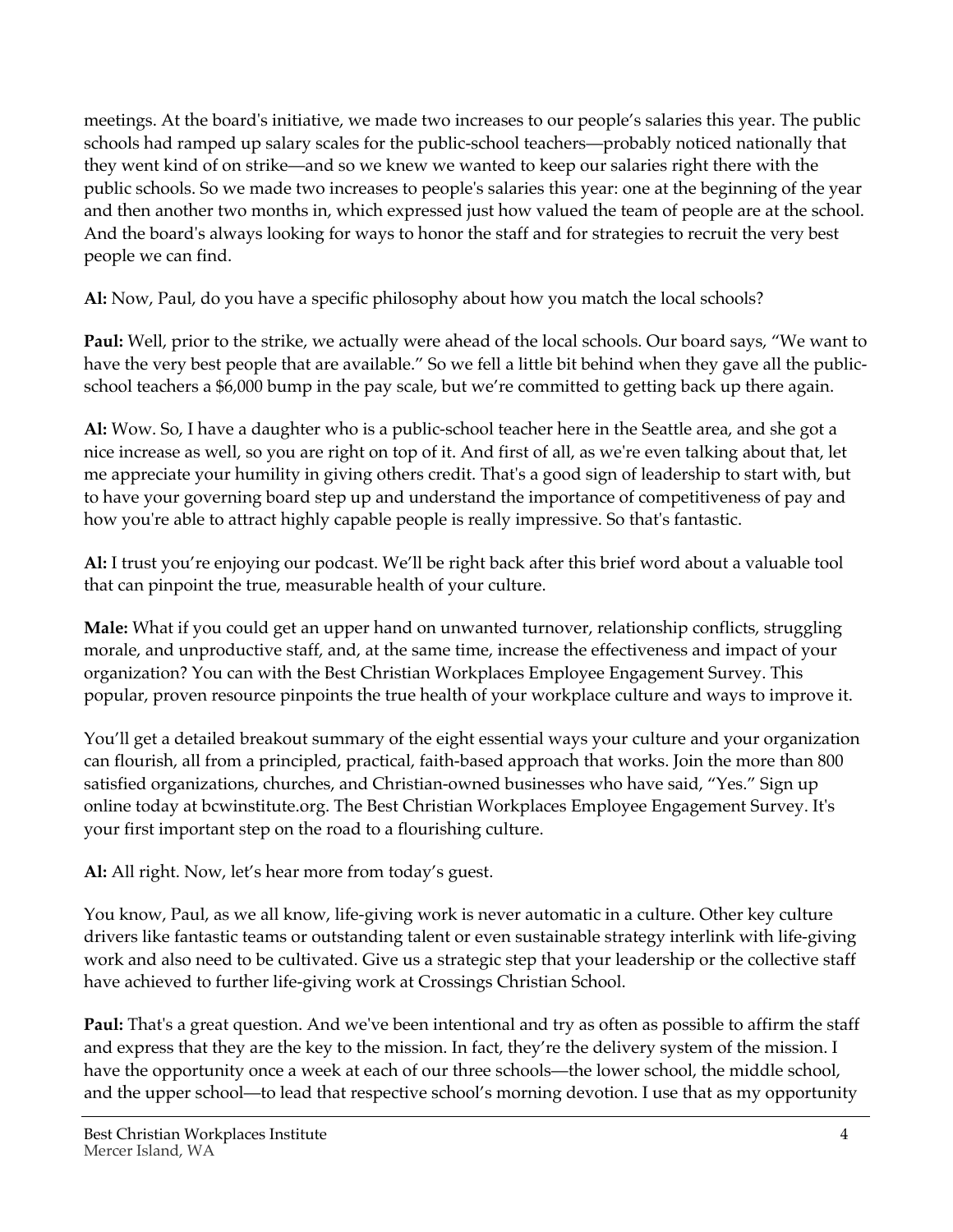to tell staff what a great job they're doing and how valued they are. And it's also during those times that I integrate stories of individuals and groups that I've observed doing outstanding work. That's really not that hard to do, as our people are doing a great job. And as I walk throughout the campus, I see examples of this kind of work constantly.

**Al:** You know, that's almost like books that we've read about, where you catch somebody doing good work and you recognize it and that really encourages them. Yeah, I just love that, Paul, affirming the staff. And you mentioned earlier, just make sure people know what's expected of them and notice when they're doing a good job and affirm them and particularly at meetings, like all-staff devotions that you have mentioned. That's fantastic. I appreciate that story.

Clearly, no workplace culture is perfect. That causes me to ask, if you had to pinpoint one unhealthy characteristic that can eat away—you know, let's look at it from the other side—what could eat away from life-giving work? What would you say to that?

**Paul:** Well, I think that when someone forgets to count their blessings and the blessings of the job or workplace, that lack of gratitude breeds discontent. My wife and I have used Philippians 4:8 as our mission statement for our marriage. And I think it's remarkably applicable to Christian organizations. If we focus on the things that are true and noble and right and pure and lovely and admirable and the things that are excellent or praiseworthy and think about those things in the people we work with, in the organization we're privileged to be a part of, we can stay energized and avoid lack of motivation and poor performance.

**Al:** Yeah. Wow. True, noble, right, pure, lovely, and admirable. Oftentimes, those aren't things that you hear at the water cooler, so to say. That's great advice. Wow. Thank you.

And as you look at the past three years, you know, as you've worked with us at Crossings Christian School, what's one of the greatest results or outcomes that your flourishing culture is having on the mission, you know, in terms of an outcome at Crossings Christian School?

**Paul:** Well, since I've been here, one of my mantras has been that our lower school is Disneyland, the happiest place on Earth. The people are happy, the kids are happy. And it's interesting. When I say that at the other two schools, the faculty challenge me and say their building is also Disneyland, particularly new members to the staff that have been elsewhere and realize how positive our culture is. I think because the DNA of our school is so positive, our students and adults are generally pretty happy, and this is a good place to teach and go to school.

**Al:** Wow. So, Disneyland, the happiest place on Earth. Now, somebody's going to ask, "Well, if it's the happiest place on Earth, are these kids actually learning anything?"

**Paul:** Okay, I would say that our kids are doing really, really well in school. We have some of the highest ACT scores in the state, our high school academic team has won the state championship for the last seven years and won it again this year, so I think our academic prowess is evident.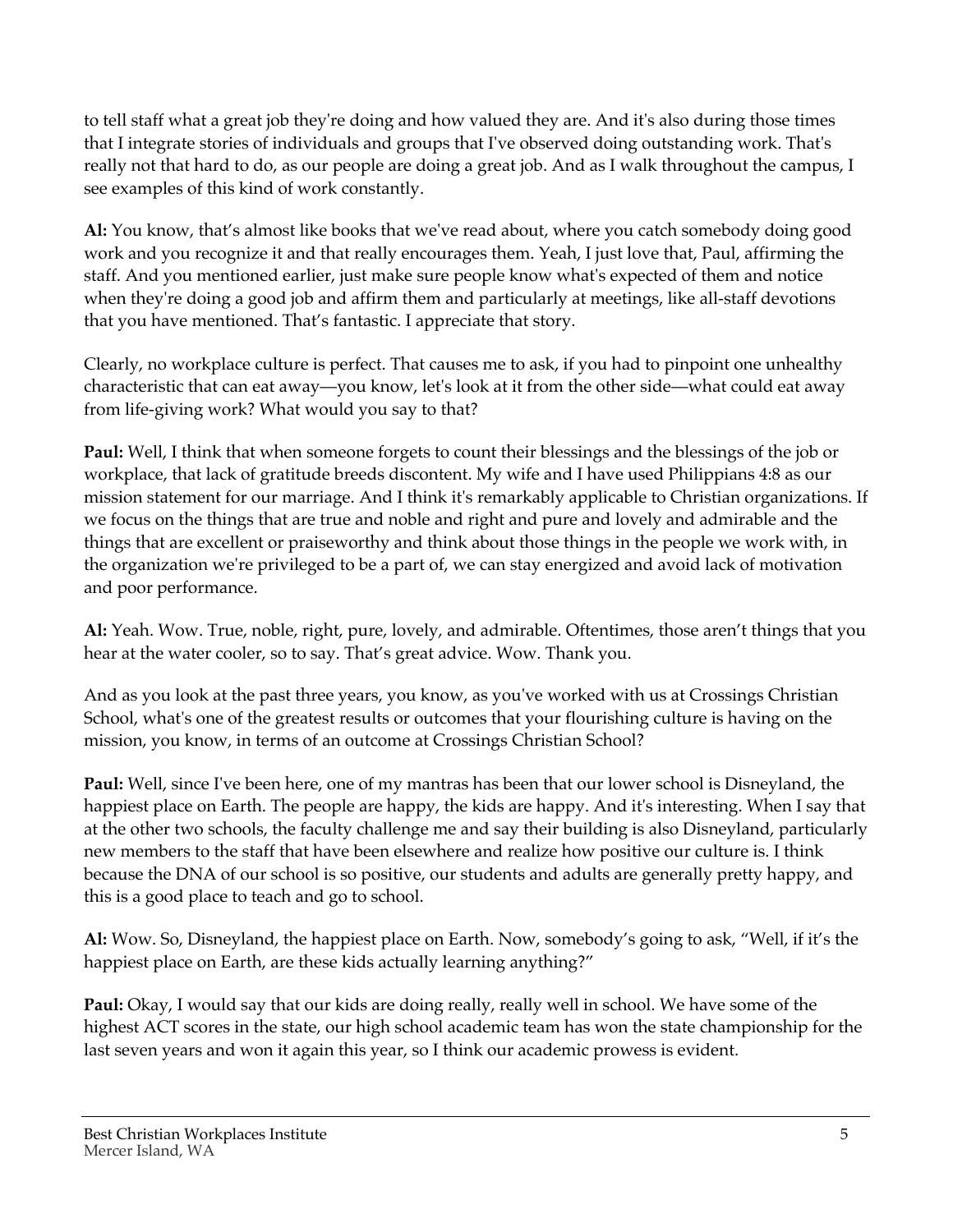**Al:** Yeah. Boy, that's fantastic. So, kids are learning. And I really love what you're saying, that the DNA of your school is so positive that your students and adults are really not only happy but that kind of environment seems to foster learning and growth for your students. One other question. You know, we know that life-giving work is one of the top two of the eight flourishing factors that drive the health of a thriving workplace culture. In your mind, which of these other seven drivers might be linked most closely to life-giving work? Do you have any thoughts on that, Paul?

**Paul:** Well, I think I'd list two because I think they're inexorably linked: fantastic teams and outstanding talent. If you're part of a fantastic team filled with outstanding talent, it's a joy to go to work each day.

**Al:** You know, I've talked with people over and over again that just dread going to work because the culture is just not very positive. But yeah, who doesn't want to be on a fantastic team with outstanding talent? Yeah, those two come together. I love that.

You know, as we come down to the final stretch here of our time together, let me just congratulate you because Crossings Christian School is just off the charts in all eight of our drivers. It really remarkably speaks of your leadership. And, of course, you'll deflect that, I know, but stepping back to see the big picture, how do you get so healthy? You know, what are the two or three things that will advise every organization or practice to ensure healthy practice? What can you share with our audience?

**Paul:** Well, you're very kind, but I'm not sure it's my leadership. I think it's maybe my knowledge that organizations are only as good as their weakest link. So I remind our leadership team that we have to be intentional about getting the best people available, and they've done an outstanding job of that. And then I already mentioned, we have a great board that's committed phenomenal support for the staff. So that's made this an easy place to lead.

**Al:** Well, positive DNA, a great board, and, again, bringing top talent into the board is really critical to support the school, explaining to people in your staff what's expected, notice when they're doing a good job, recruit really talented people, respect them, and don't let a lack of gratitude eat away at your culture. Those are all a great summary of what we've talked about. And given how far your staff culture's grown and is thriving in light of our FLOURISH model, give us one final thought, Paul, about what you'd like to leave with our ministry or organization leaders today.

**Paul:** Well, I think that one's an easy answer. We have got to remember to be grateful for the people God's allowed us to lead, and then we have to regularly express that gratitude to them, to others, and to the Lord.

**Al:** Yeah. Reminds me of the scripture that leaders should be shepherding the flock in which God has entrusted to them—

## **Paul:** That's right.

**Al:** —and you've just given us a great way of expressing that, to express gratitude to them and to others and to the Lord for what He has provided. So, Paul McDonald, the headmaster of Crossings